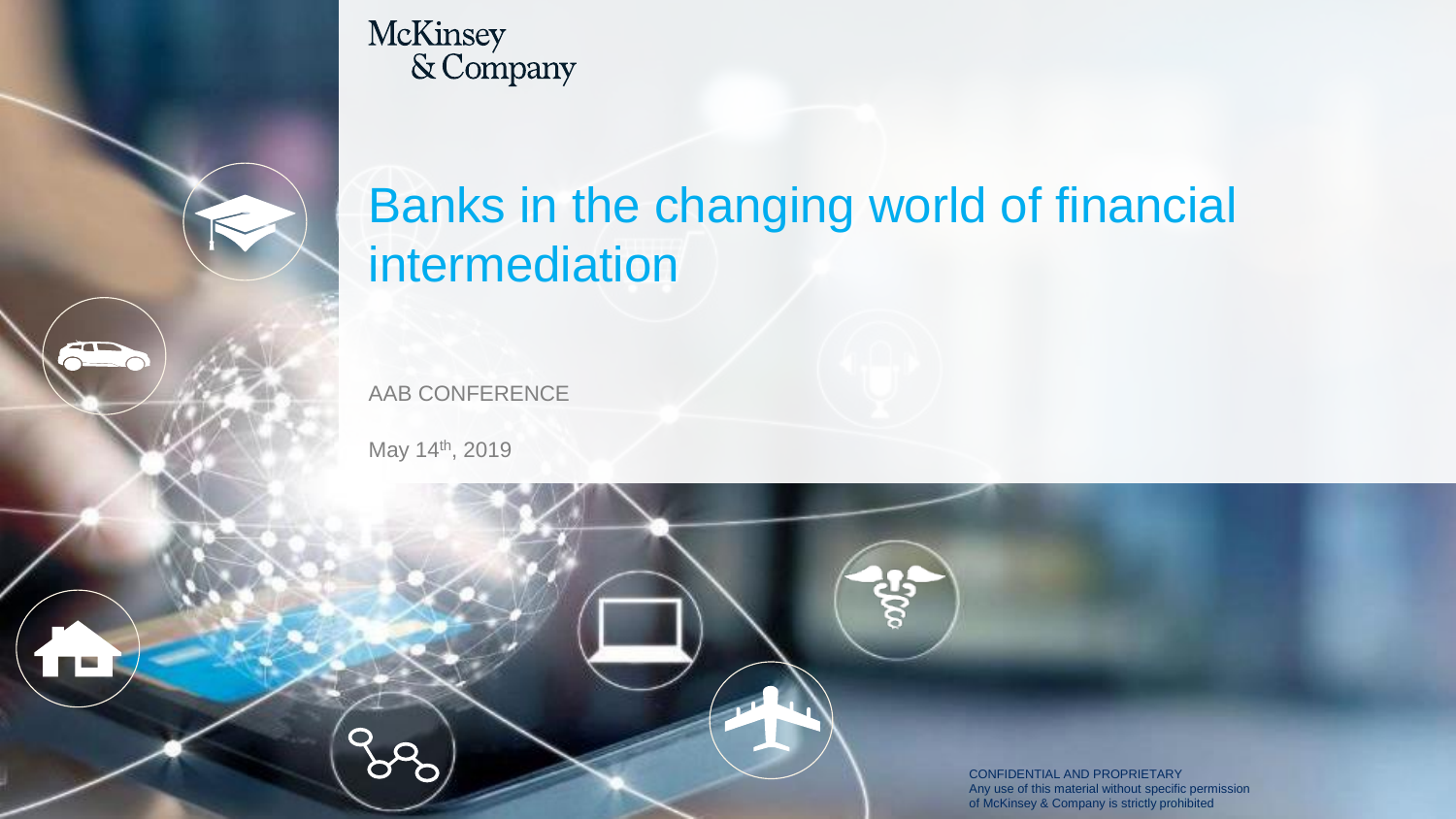## **The Tier-1 capital ratio has risen consistently over the last years, increasing the level of safety and stability of the banking system**

**Tier-1 capital ratios<sup>1</sup> ,** %



ESTIMATE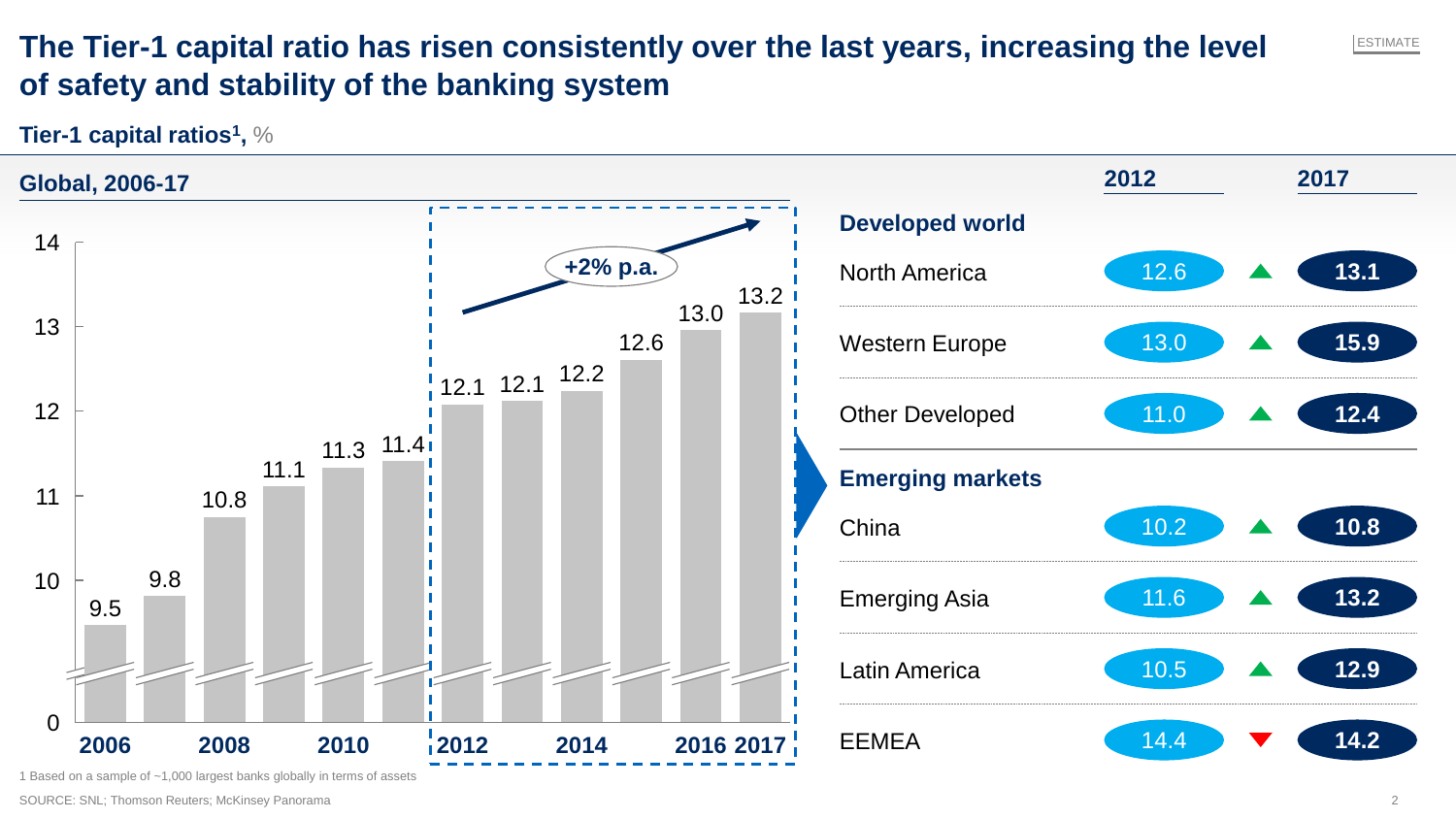# **Banking returns on equity have remained stable despite a steady increase in the Tier-1 ratio**

### **Global ROE & Tier 1 Ratio<sup>1</sup> ,** %



1 Based on a sample of ~1,000 largest banks globally in terms of assets

SOURCE: SNL; Thomson Reuters; McKinsey Panorama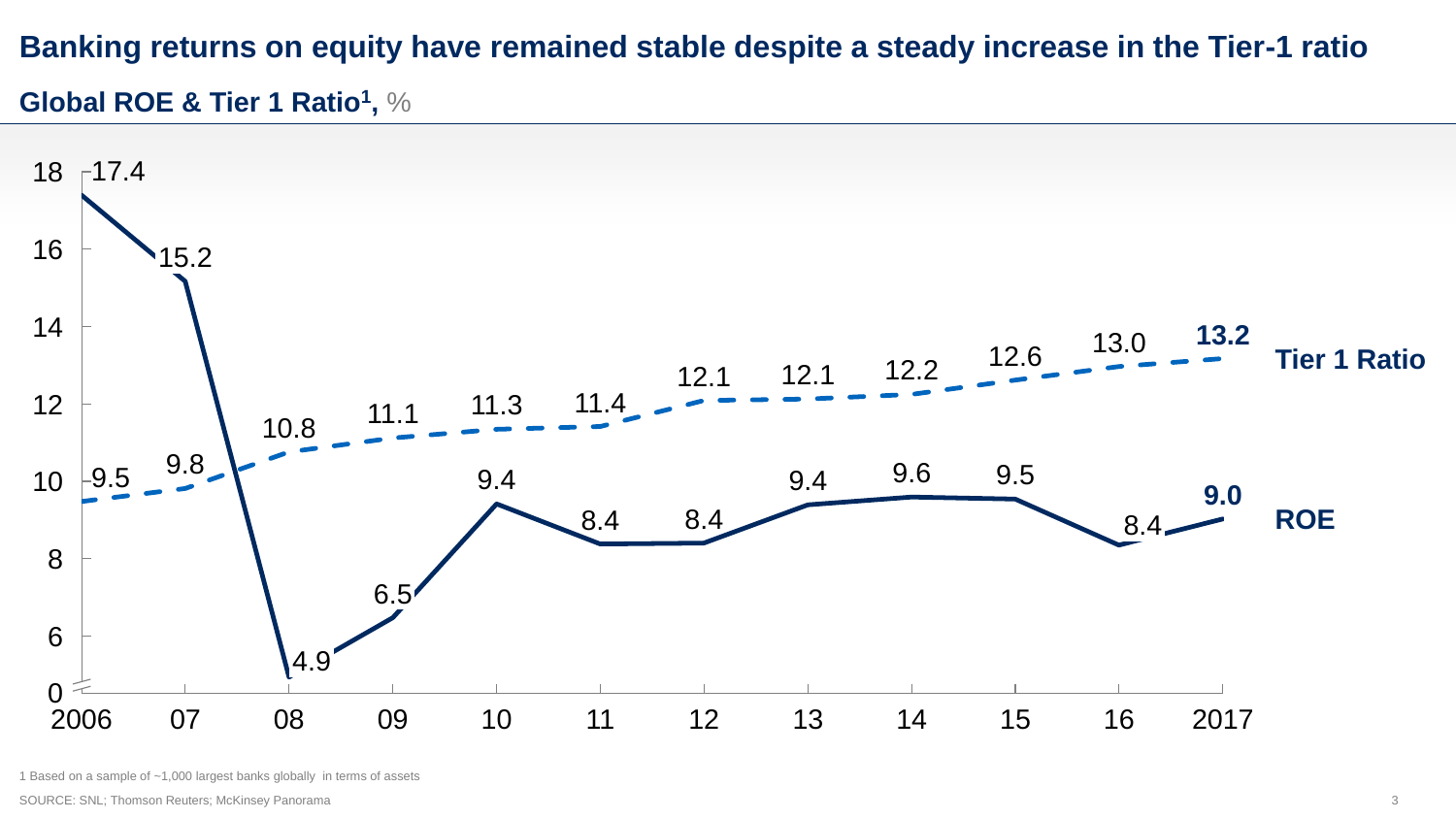### **Global banking ROE has hovered in a narrow range between 8 and 9 percent since 2012**

**Global banking ROE tree,** 2012-2017



1 Based on a sample of ~1,000 largest banks globally in terms of assets.

SOURCE: SNL, McKinsey Panorama 44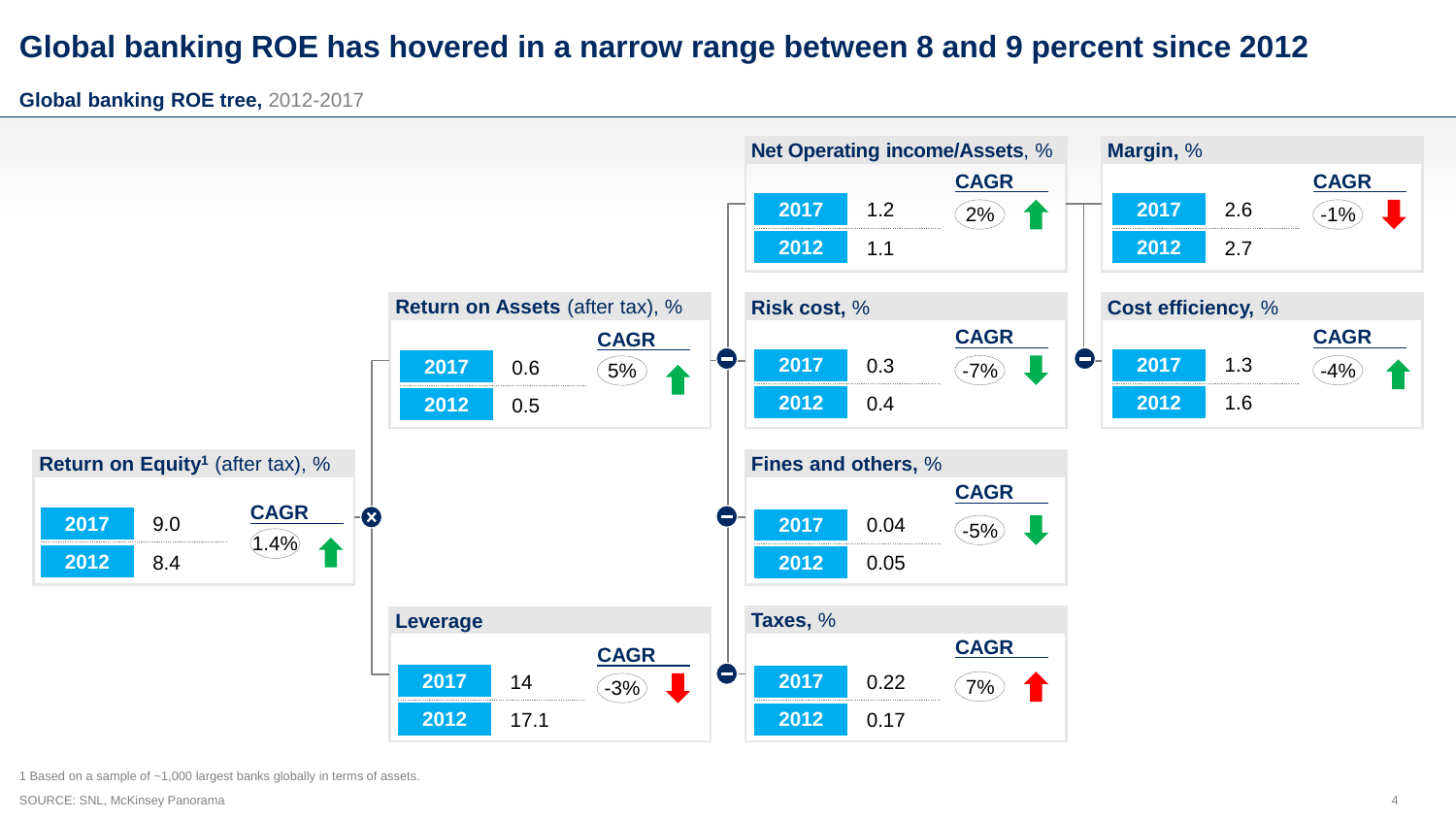### **Global banking margins are declining in most geographies, but cost efficiency is rising**

**Levers impacting ROE, 2012–17<sup>1</sup> ,** 

Percentage points

Change in lever increases ROE Change in lever decreases ROE

|                              | Margin <sup>3</sup> | Cost<br>efficiency <sup>5</sup> |
|------------------------------|---------------------|---------------------------------|
| <b>Global</b>                | $-3.3$              | 4.7                             |
| <b>North America</b>         | $-3.5$              | 5.0                             |
| <b>Western Europe</b>        | $-6.5$              | 4.6                             |
| Other developed <sup>2</sup> | $-6.9$              | 3.7                             |
| China                        | $-10.3$             | 7.4                             |
| <b>Emerging Asia</b>         | $-1.8$              | 0.4                             |
| <b>Latin America</b>         | $\overline{2.5}$    | 0.6                             |
| <b>EEMEA</b>                 | $-10.2$             | 72                              |

**Decreasing margins and improved cost efficiency consistent across geographies**

1 Based on a sample of ~1,000 largest banks in terms of assets 2 Australia, Hong Kong, New Zealand, Singapore, South Korea, Israel & Taiwan.

3 Operating Income/Assets 4 Impairments/Assets 5 Operating Cost/Assets 6 Income tax expenses/Assets 7 Includes regulator fines, customer redress, impairment of goodwill, gains/losses from discontinued operations and restructuring charges 8. Numbers may not add up due to rounding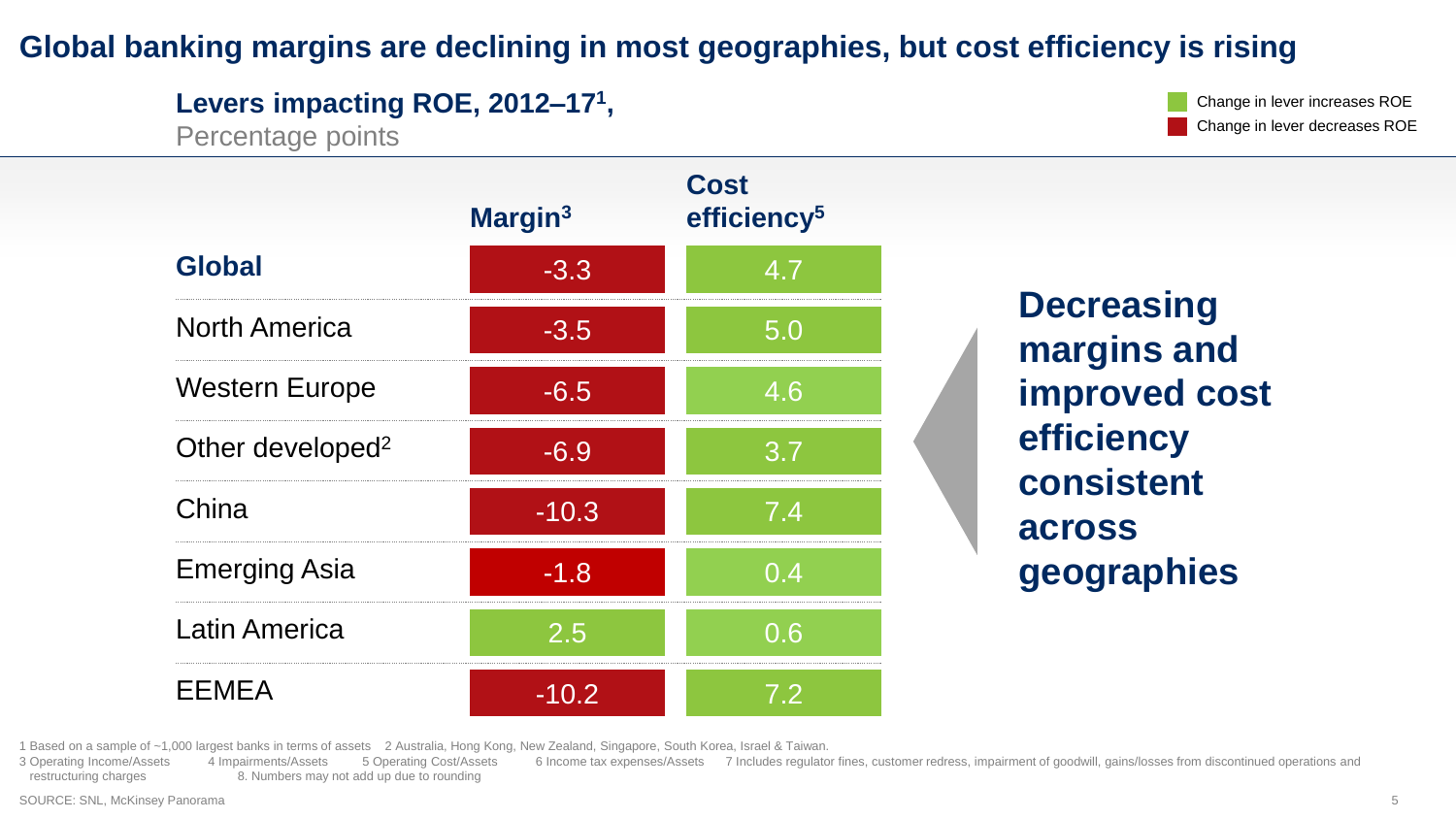### **Global revenue growth rate slowed to 2% in the last 5 years**



SOURCE: McKinsey Panorama - Global Banking Pools, McKinsey Capital Markets Infrastructure Providers & Securities Services practice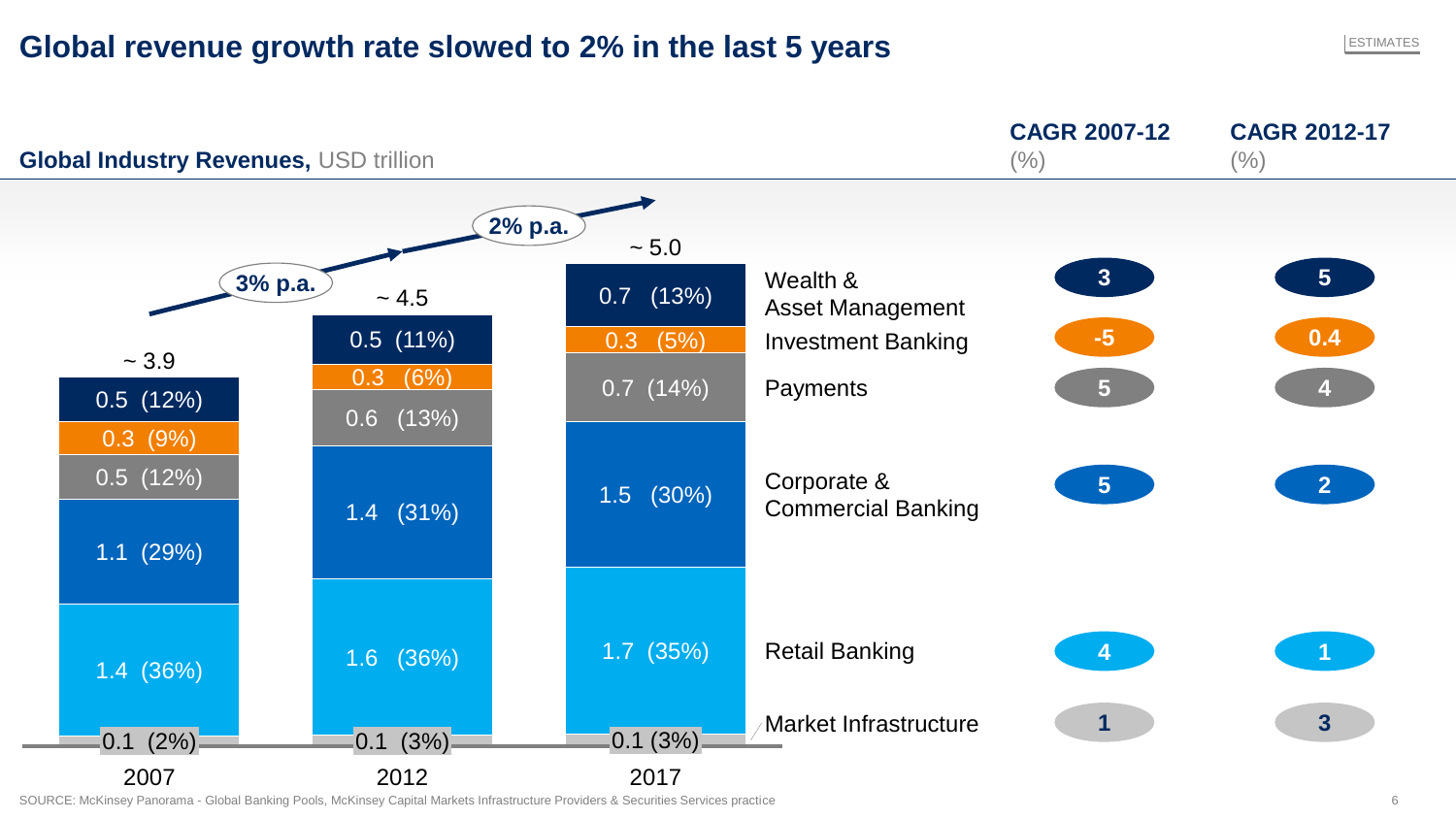### **The current financial intermediation system remains highly complex and generates ~\$5 trillion of revenue, equivalent to ~190 bps** Annual revenue in 2017, USD billion Xx% Share of total revenue in 2017, % On banking BS **Off** banking BS



1 Sovereign wealth funds, and public pension funds: 2 Endowments and foundations, corporate investments, etc.: 3 Real estate, commodities, private capital investments, derivatives, etc.: 4 Includes exchanges, inter dealer alternative venues (e.g., ATS and MTF), but excludes dark pools; 5 Custody, fund administration, corporate trust, security lending, net interest income, collateral management, and ancillary services provided by custodians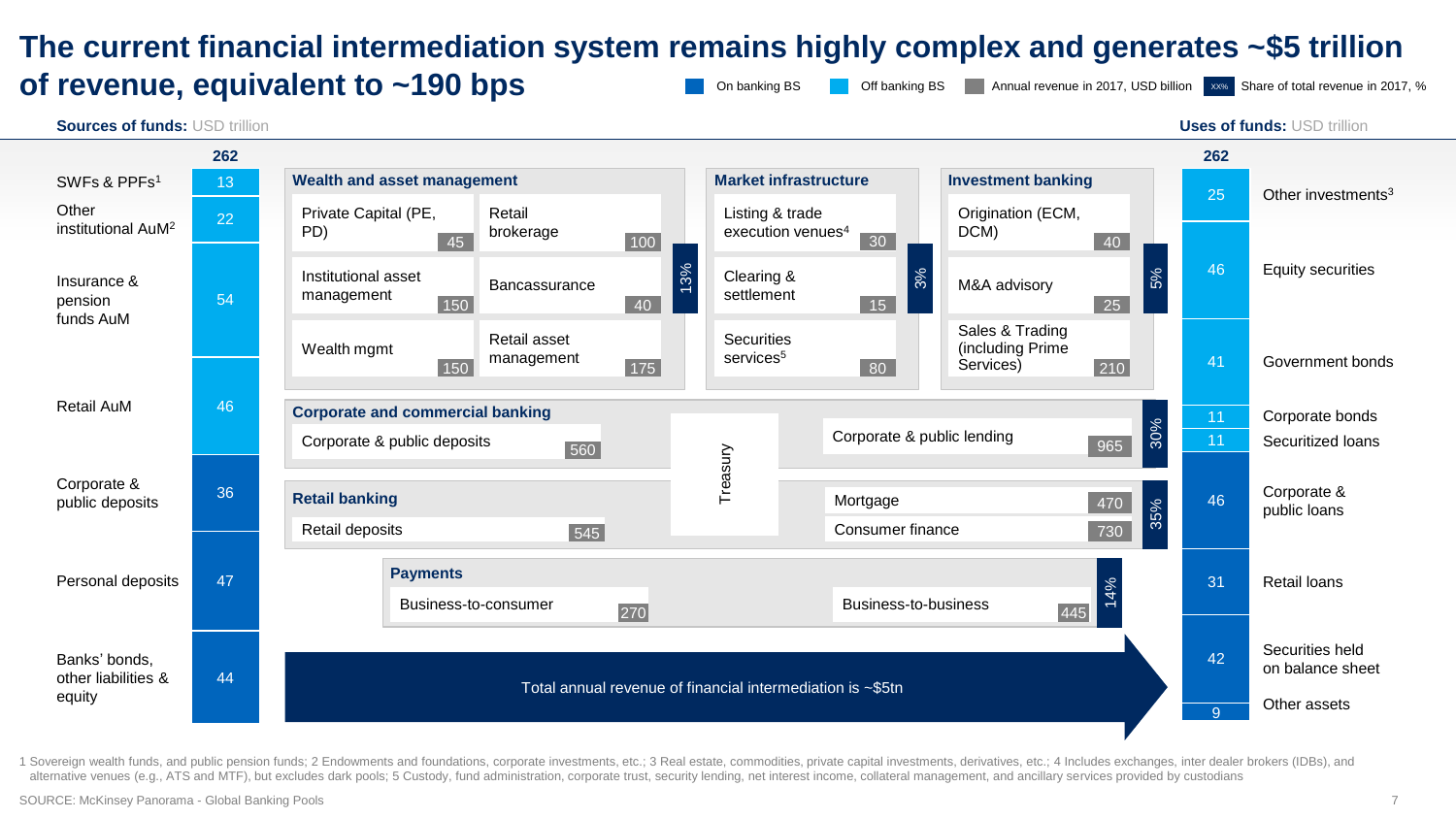### **Banks perform most of activities in the financial intermediation system today**



1 Sovereign wealth funds, and public pension funds: 2 Endowments and foundations, corporate investments, etc.: 3 Real estate, commodities, private capital investments, derivatives, etc.: 4 Includes exchanges, inter dealer alternative venues (e.g., ATS and MTF), but excludes dark pools; 5 Custody, fund administration, corporate trust, security lending, net interest income, collateral management, and ancillary services provided by custodians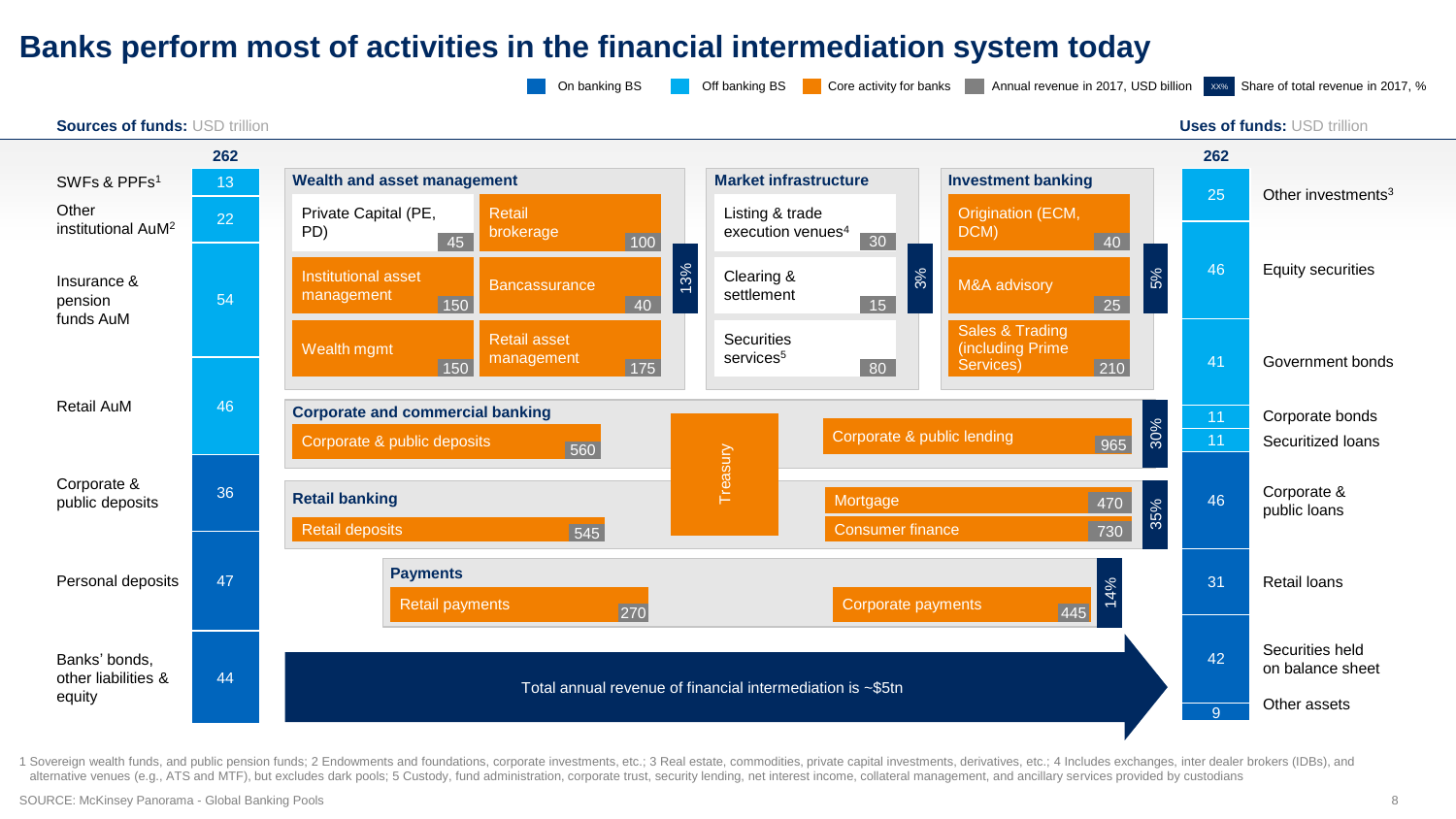## **Technology and data advancements and shift in regulatory environment are the two driving forces of change in the financial industry**

|               | <b>Key driving forces</b>                                           |                              |  |
|---------------|---------------------------------------------------------------------|------------------------------|--|
|               | " Radical increase in data<br>availability                          | <b>Reinfo</b>                |  |
| <b>nology</b> | <b>- Technological</b><br>advancements to store and<br>process data | Increa<br>playe              |  |
| data          |                                                                     | $\blacksquare$ Redu<br>press |  |
|               | • Declining cost of <b>data storage</b>                             | Incun<br>barri               |  |
|               | " Higher transparency on fees,                                      | <b>Creatir</b>               |  |

trading book, open access to customer data

### **Regulation**

**Example Greater competition leveling** playfield between incumbent banks and other firms

# **Reinforcing the scale impact**

- Increased difficulty of **differentiation** for individual players
- Reduced differentiation generating **increased cost pressure** environment
- Incumbents have rapidly grown their size, **creating barriers to entry** for smaller newcomers

### **Creating pathways for new entrants**

- **Democratization** of information and expanded accessibility of technology
- **EXECT:** New entrants can proactively avoid areas with **costly regulation** or take advantage of lower capital requirements tied to specific activities

**Tech** 

**and data**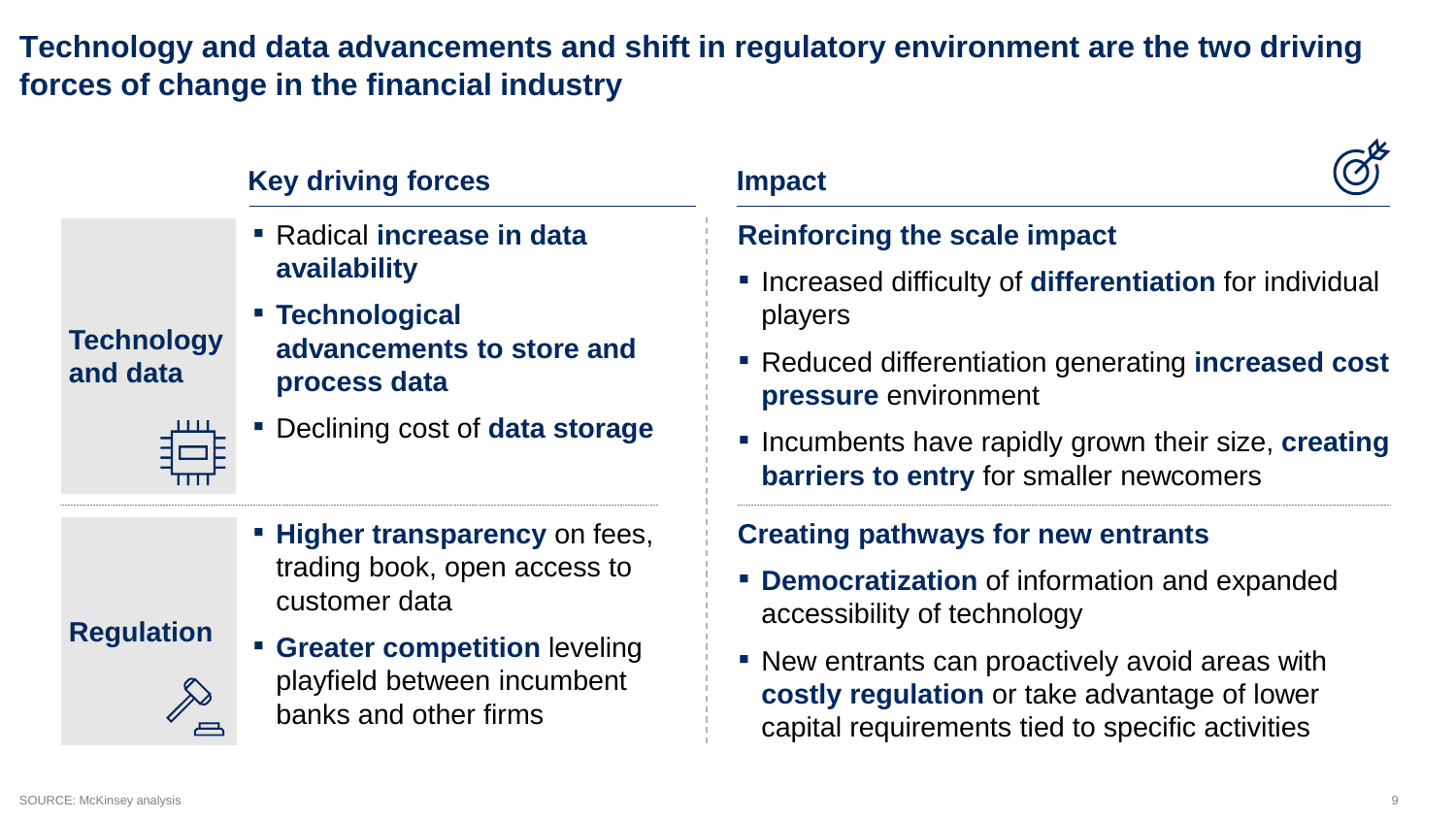## **2 example case studies to highlight the impact that these two forces are having on the financial intermediation ecosystem**

**Annual revenue in 2017, USD billion** 



1 Sovereign wealth funds, and public pension funds; 2 Endowments and foundations, corporate investments, etc.; 3 Real estate, commodities, private capital investments, derivatives, etc.; 4 Includes exchanges, inter dealer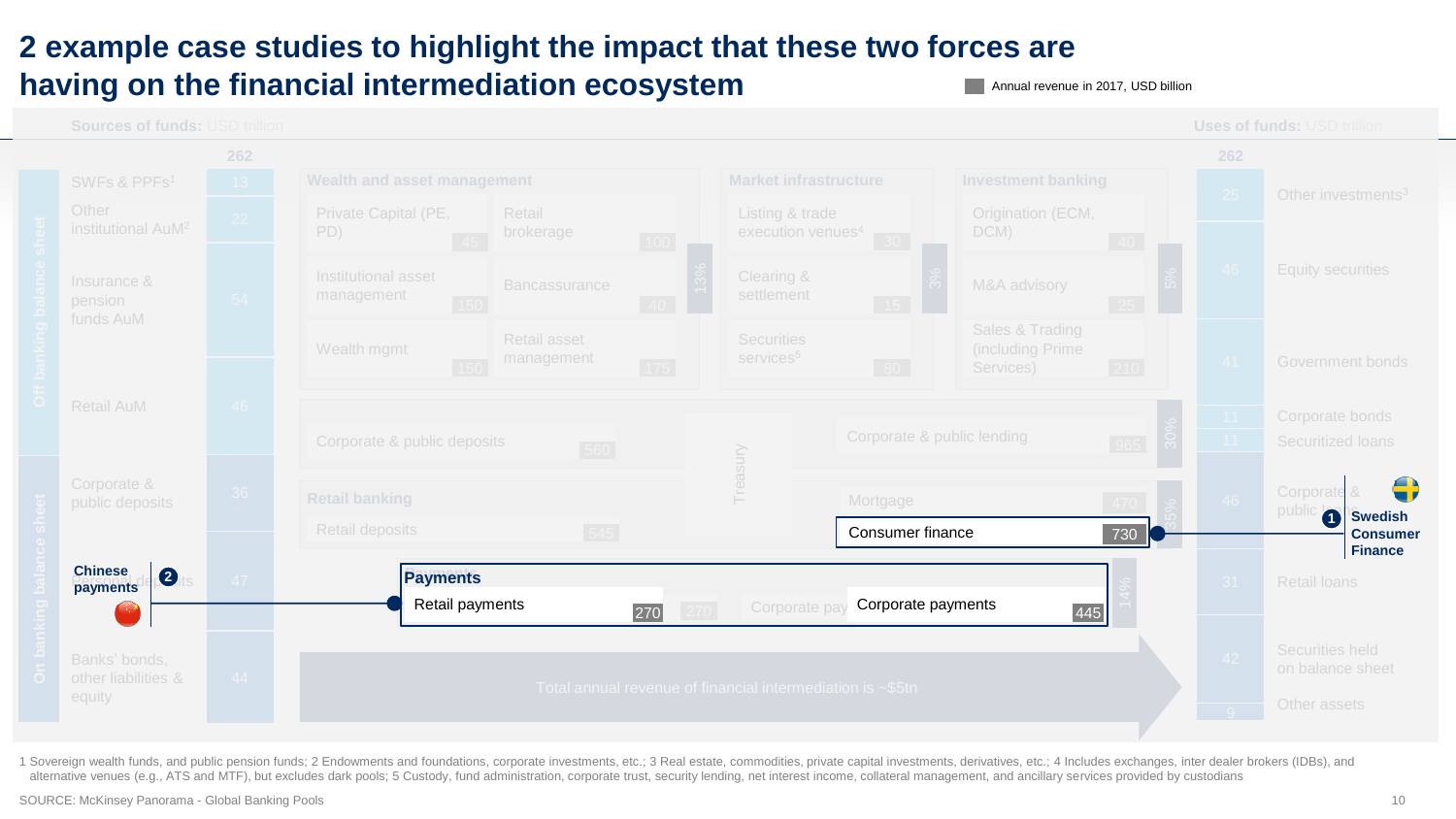### **SWEDISH CONSUMER FINANCE - Specialist finance providers have captured a significant share of Sweden's consumer finance market** 1

**Market share by firm type,** % of total outstanding consumer finance volumes



NOTE: Incumbent banks include direct consumer finance activities of traditional retail banks, and consumer finance divisions of universal banks. Specialist finance providers and others include independent consumer finance European consumer finance monoliners, balance aggregators, online credit providers as well as peer-to-peer lenders.

SOURCE: National statistics and company filling; McKinsey analysis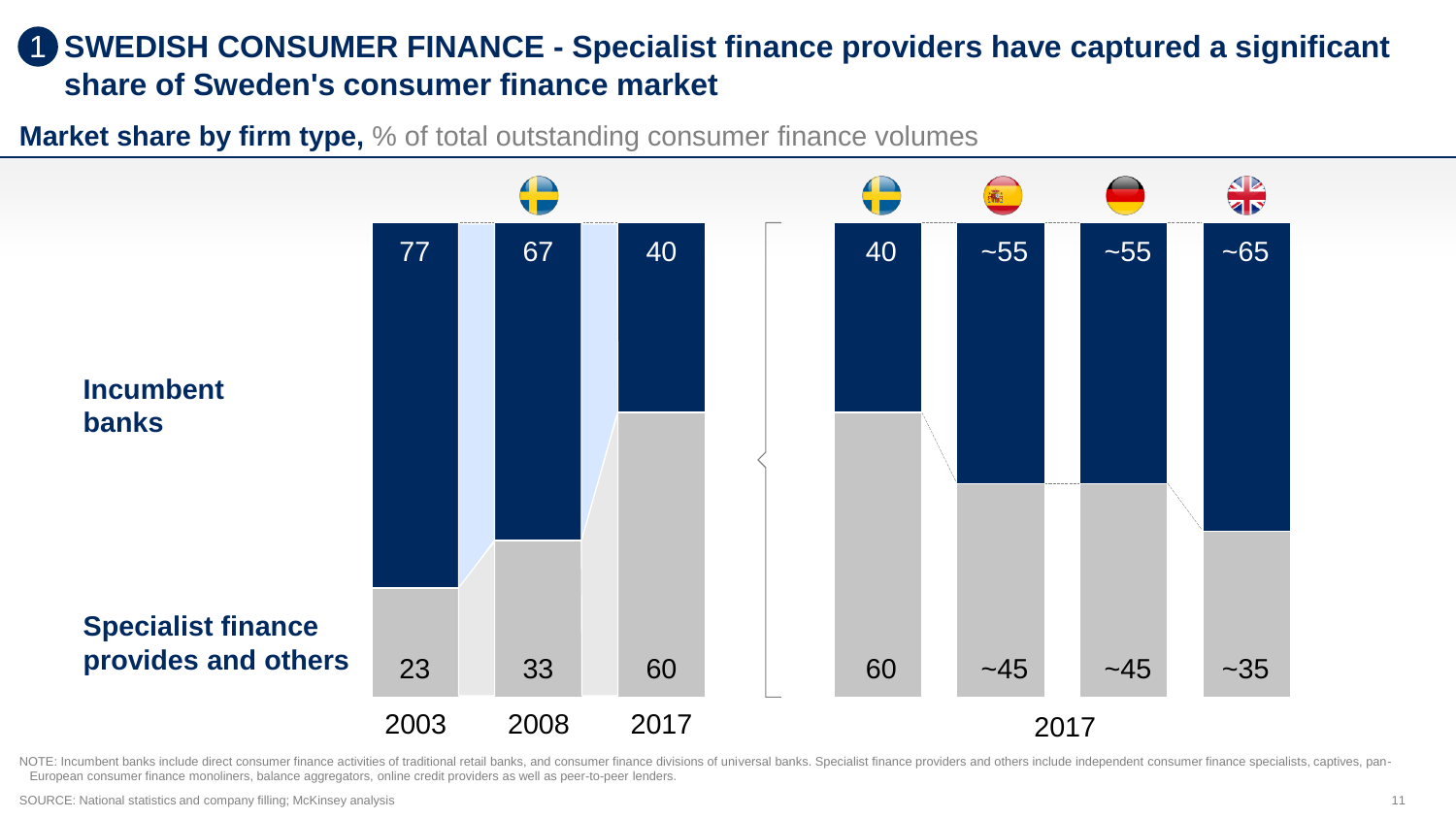# **CHINESE PAYMENTS - Technology giants, such as AliPay and WePay, now**  2 **account for nearly 50% of domestic retail payments volume in China**



1 All retail transactions done by domestic Chinese customers, by domestically issued cards and domestic bank accounts across all sectors and use cases

2 Includes pure pass-through wallets and pass-through and staged wallets

3 Includes only transactions done locally by locally issued credit cards

4 3PP transaction volume includes both consumption-related and non-consumption related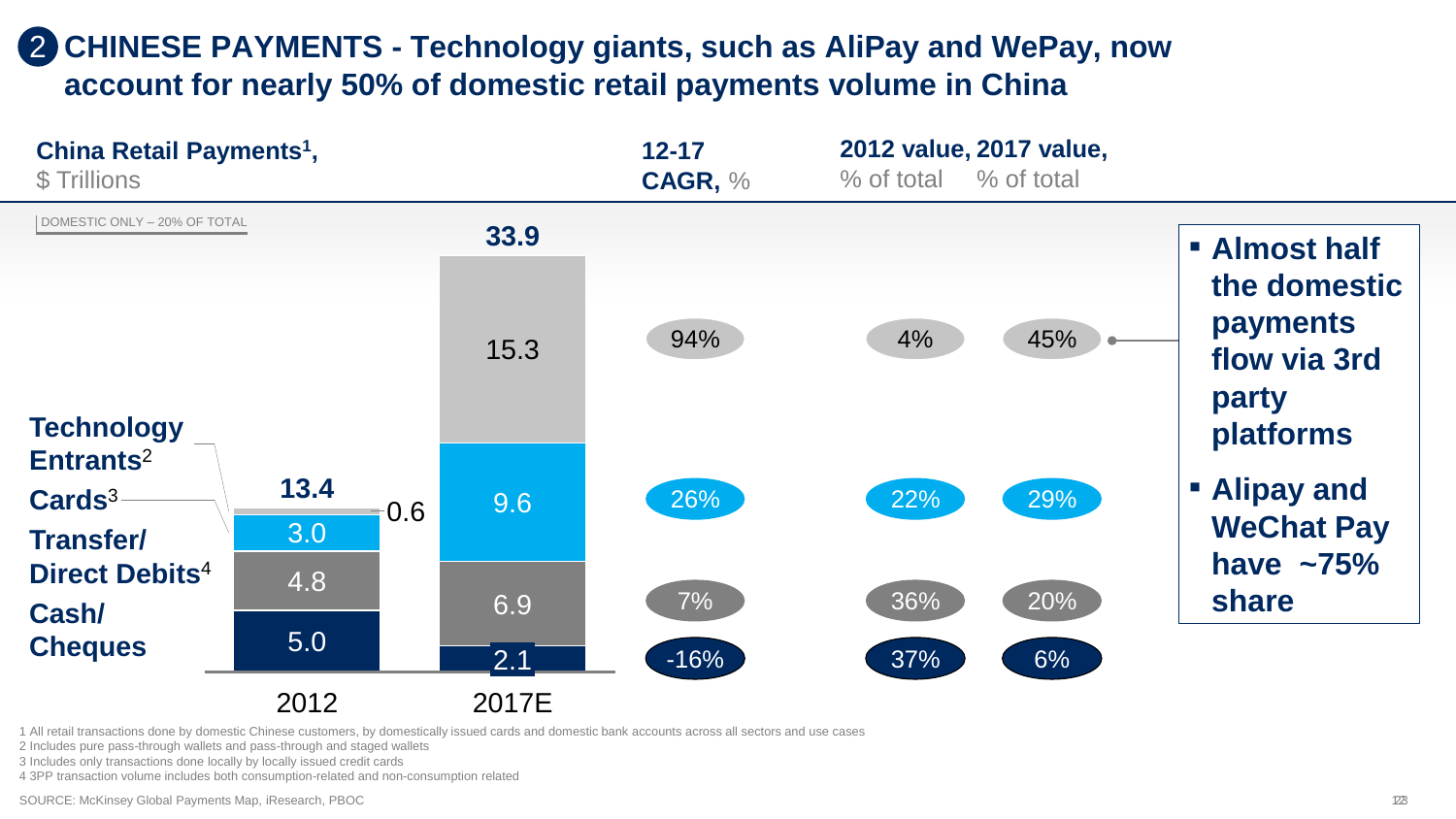## **A faster, smarter, and lower-cost, set of layers will likely replace the current complex system as a conduit for global funds**

### **10 year + endgame scenario**

| of funds<br><b>Sources</b> |  | <b>Layer</b>                                    | Goal                                                                                              | <b>Key Tech Enabler</b>                                                                                               |                                 |  |                                      |  |
|----------------------------|--|-------------------------------------------------|---------------------------------------------------------------------------------------------------|-----------------------------------------------------------------------------------------------------------------------|---------------------------------|--|--------------------------------------|--|
|                            |  | <b>Low-touch B2B</b>                            | Heavily automated and efficient<br>technology infrastructure, with low<br>costs and tight spreads | • Distributed ledger<br>technology (DLT)<br>• Al/Machine Learning                                                     |                                 |  |                                      |  |
|                            |  | D                                               | <b>Relationships and</b><br><b>insights</b>                                                       | Perfectly personalized digital advice<br>(Al and human, seamlessly<br>integrated) leveraging all digital<br>footprint | $\overline{A}$<br>■ Voice/AR/VR |  | funds<br>$\overline{\sigma}$<br>Uses |  |
|                            |  | <b>Everyday</b><br>commerce<br>and transactions | Seamless transactions embedded<br>into everyday digital life of E2E<br>ecosystem journeys         | <b>BOTS</b><br>• Face recognition<br>" Zero track payments                                                            |                                 |  |                                      |  |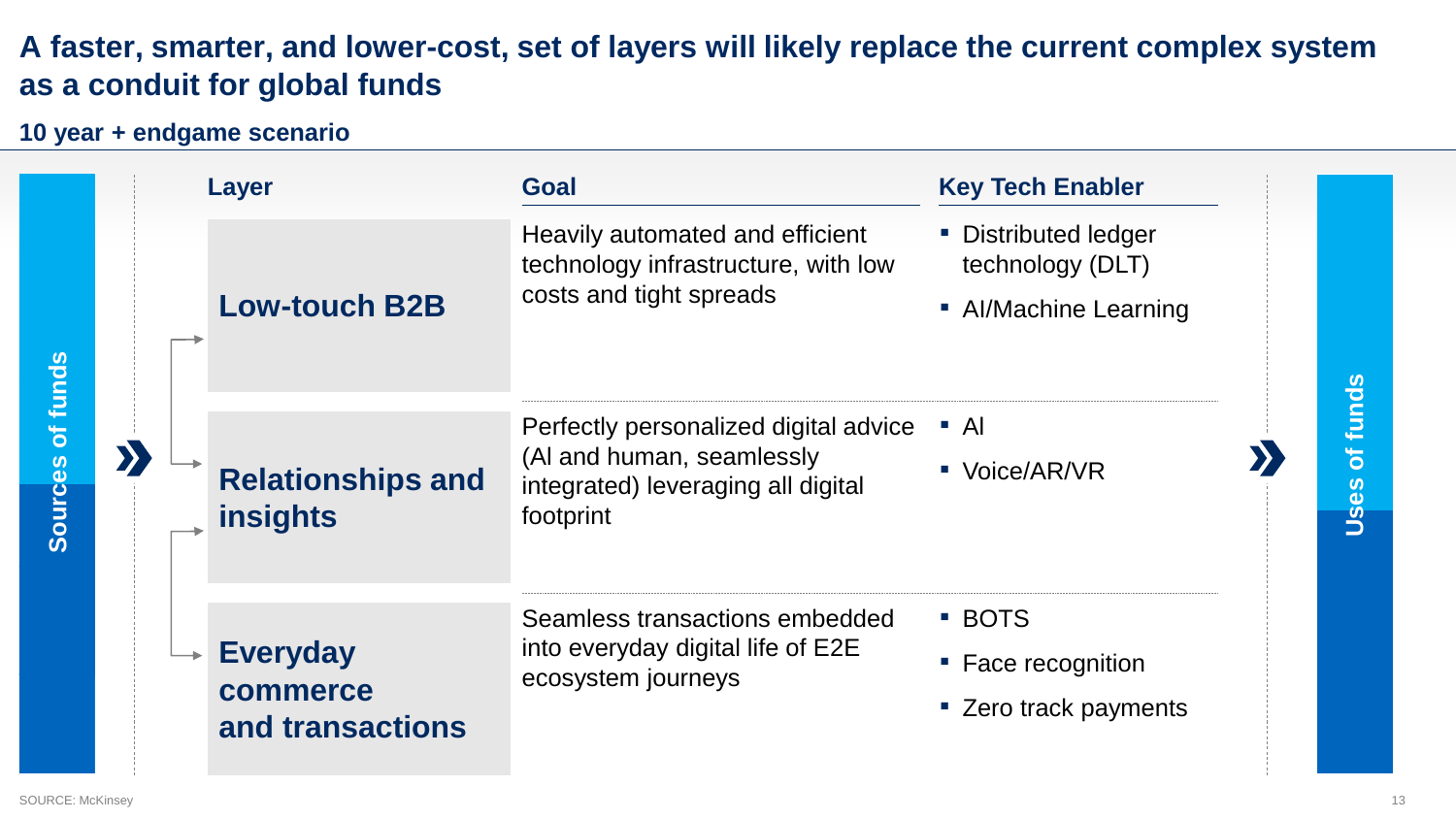### **The question that matters most: how should banks respond to this disruption?**

*Each bank must assess how the coming transformation will impact its businesses in specific segments and geographies, its particular strengths and vulnerabilities, and the nature of competition it will face in future—and then make choices about its core offer and other aspects of its strategy*